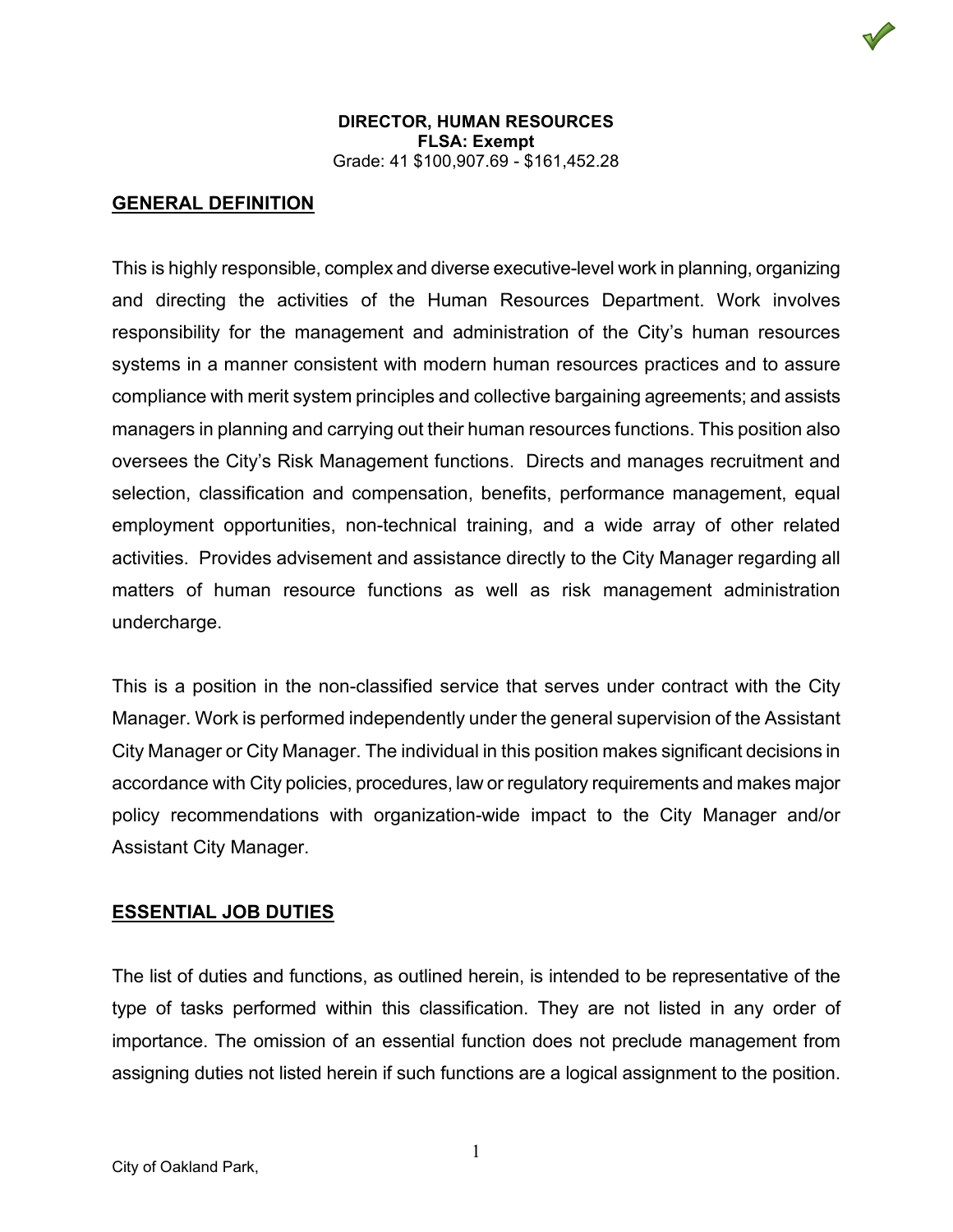- Develops and manages a broad array of public human resources programs; defines standards and principles of operation and establishes program objectives.
- Provides general and/or specific interpretation of HR policies and guidelines; recommends or develops new policies when necessary
- **Directs the staff of the Human Resources Department.**
- Proposes strategies for how employees are recruited, tested, selected, compensated, promoted, disciplined, and developed and directs the implementation of approved strategies.
- **Determines the adequacy of HR systems and policies to support the City's mission and** improves systems, techniques, procedures, and methods to that end.
- Consults with and advises city management and department managers on difficult or complex human resource matters.
- **Develops a consulting and joint planning relationship with the management staff of each** operating department for the purposes of achieving effective workforce planning and consistent application of the human resources system through the organization.
- Manages the City's investigation of and response to grievances, workplace violence threats, discrimination, sexual harassment, hostile workplace, and other employee complaints of a serious nature.
- Responsible for the management and administration of Risk Management.
- Assures fair and equal treatment of applicants and employees and the consistent application of Civil Service rules and adopted HR policies.
- Develops and directs the implementation of strategies for employee training and organizational development.
- Advises and counsels employees regarding their rights and responsibilities.
- Manages the employee security access control system.
- Discusses matters of mutual concern with bargaining representatives.
- Directs the preparation of and presents the annual budget.
- **Provides staff support and assistance to the Civil Service Board.**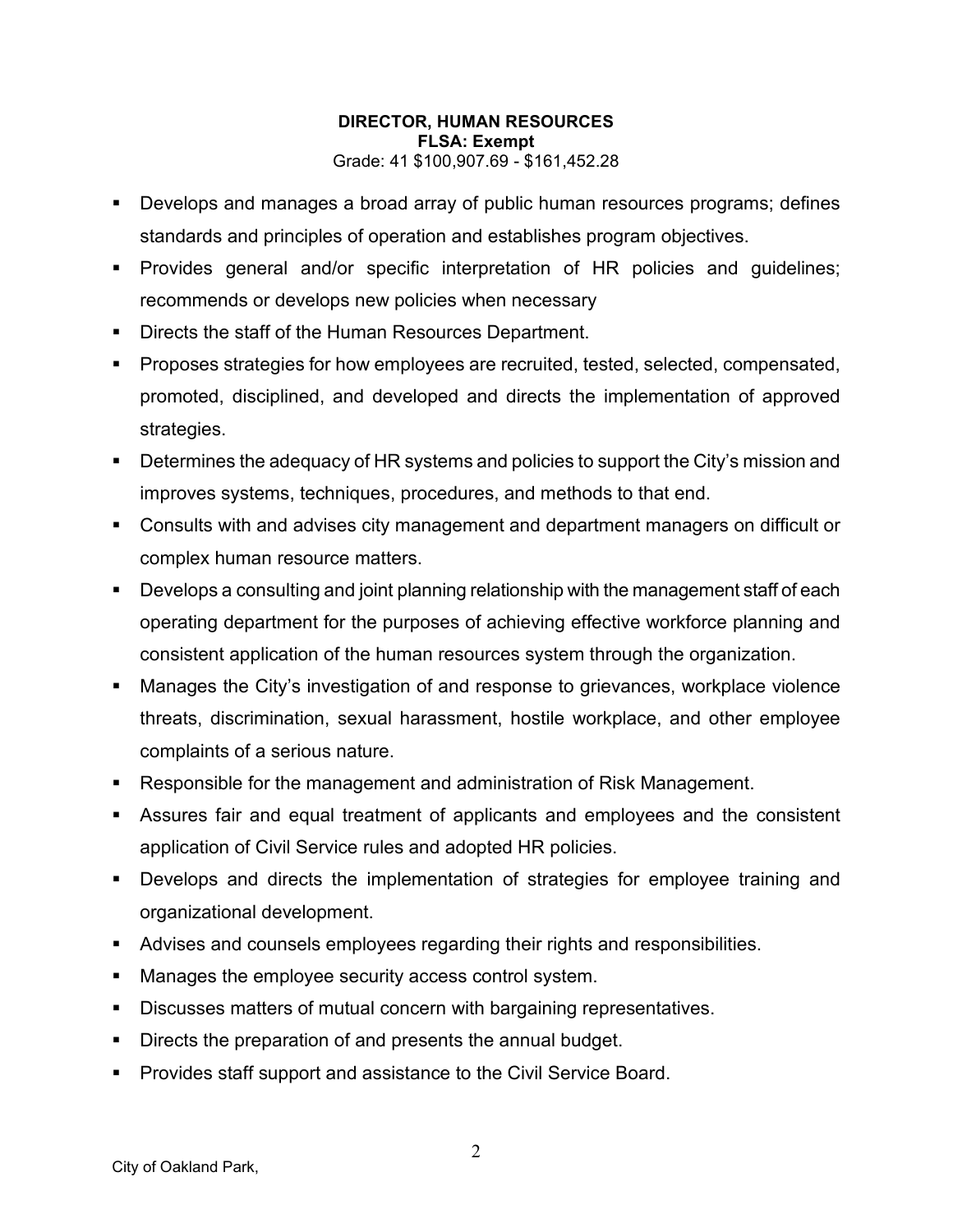- **Provides advice on bargaining strategies for negotiations with unions; serves as a** member of the labor relations management team.
- Responsibility for the management and administration of workers' compensation and Safety Program.

# **KNOWLEDGE, SKILLS, AND ABILITIES**

- **Comprehensive knowledge of the principles and practices applied to the organization,** management, and administration of an organization-wide human resources function.
- Comprehensive knowledge of the various disciplines of the field, e.g., collective bargaining, employee relations, compensation and classification, and benefits administration.
- **Comprehensive knowledge of the body of available and current information resources** applicable to the department's functions for technical research purposes and for special projects as may be assigned by City Administration.
- Substantial knowledge of policies, procedures, regulatory standards and trends and developments in legislation affecting human resources administration.
- Considerable knowledge of modern office practices, with emphasis on computer literacy, word processing, spreadsheet applications, and electronic records and file management.
- Ability to plan, assign, direct and review the work of others in a manner conducive to full performance and compliance with policies and regulatory standards applicable to the work.
- Ability to evaluate, analyze, interpret and provide recommendations regarding employee relations, collective bargaining contracts, benefits administration, and classification and compensation.
- Ability to establish and maintain effective working relationships with internal and external customers, as well as governing and appointed authorities.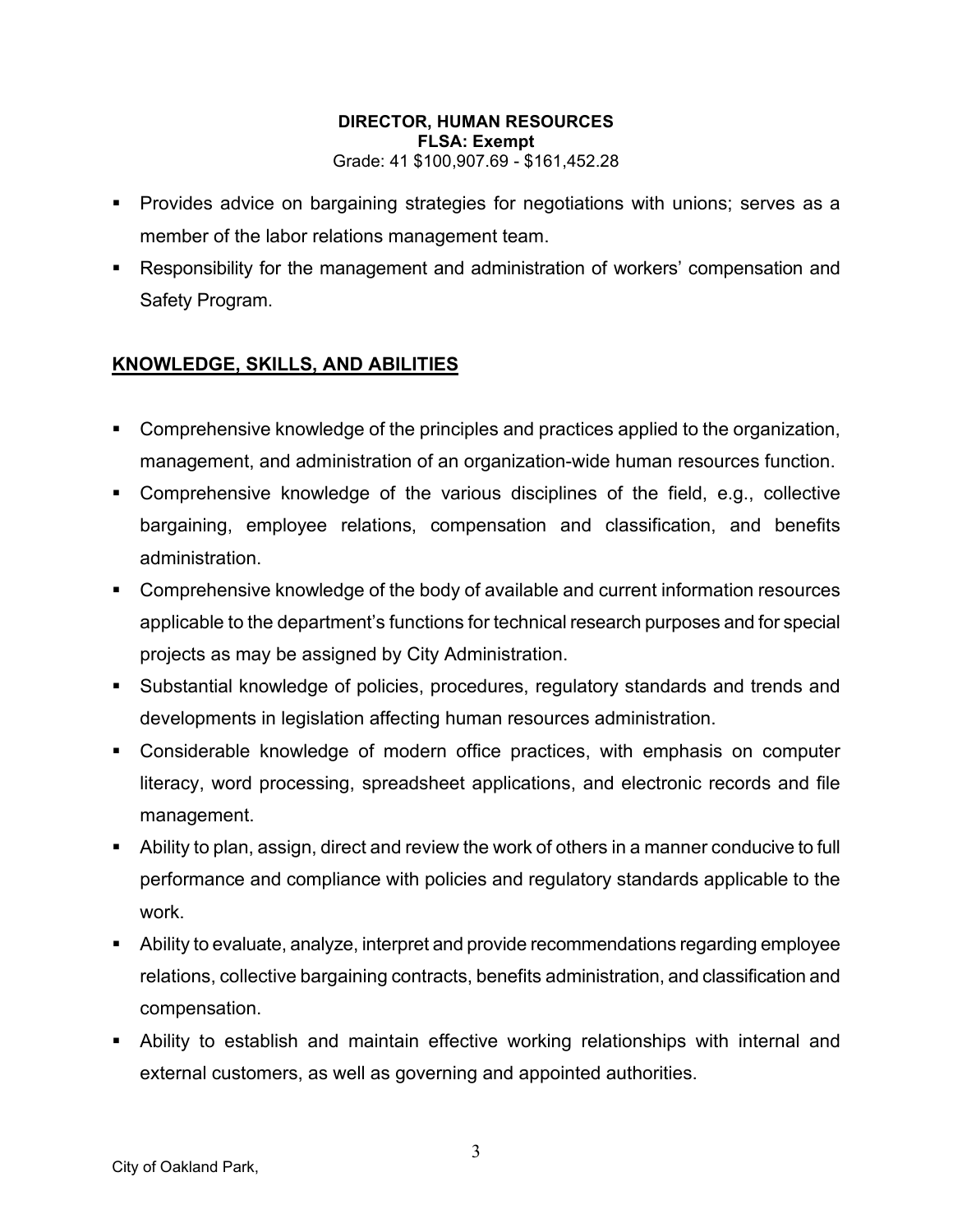- Executive-level interpersonal, leadership, planning, management and communications skills.
- Ability to communicate professionally verbally, in writing, and in presentations.
- A strong customer service orientation in work and communication with coworkers, management, elected officials and citizens.

## **MINIMUM ACCEPTABLE TRAINING AND EXPERIENCE**

Master's degree from an accredited college or university in Human Resources or related field and 8 years of progressively responsible experience in human resources, with three years in a manager/supervisory/senior-level capacity. Or a Bachelor's degree from an accredited college or university in Human Resources or related field. PHR certified and 10 years progressively responsible experience in human resources, with three years in a manager/supervisory/senior-level capacity. Broad exposure to all major human resource functions.

### **PREFERRED**

SPHR Certification. Two years of Public Sector Experience.

## **PHYSICAL REQUIREMENTS**

The City of Oakland Park is an Equal Opportunity Employer. In compliance with the Americans with Disabilities Act (42 U.S. C. 12101 et. seq.), the City of Oakland Park will provide reasonable accommodations to qualified individuals with disabilities and encourages both prospective and current employees to discuss potential accommodations with the employer. The physical demands described herein are representative of those typically performed by an employee in this classification.